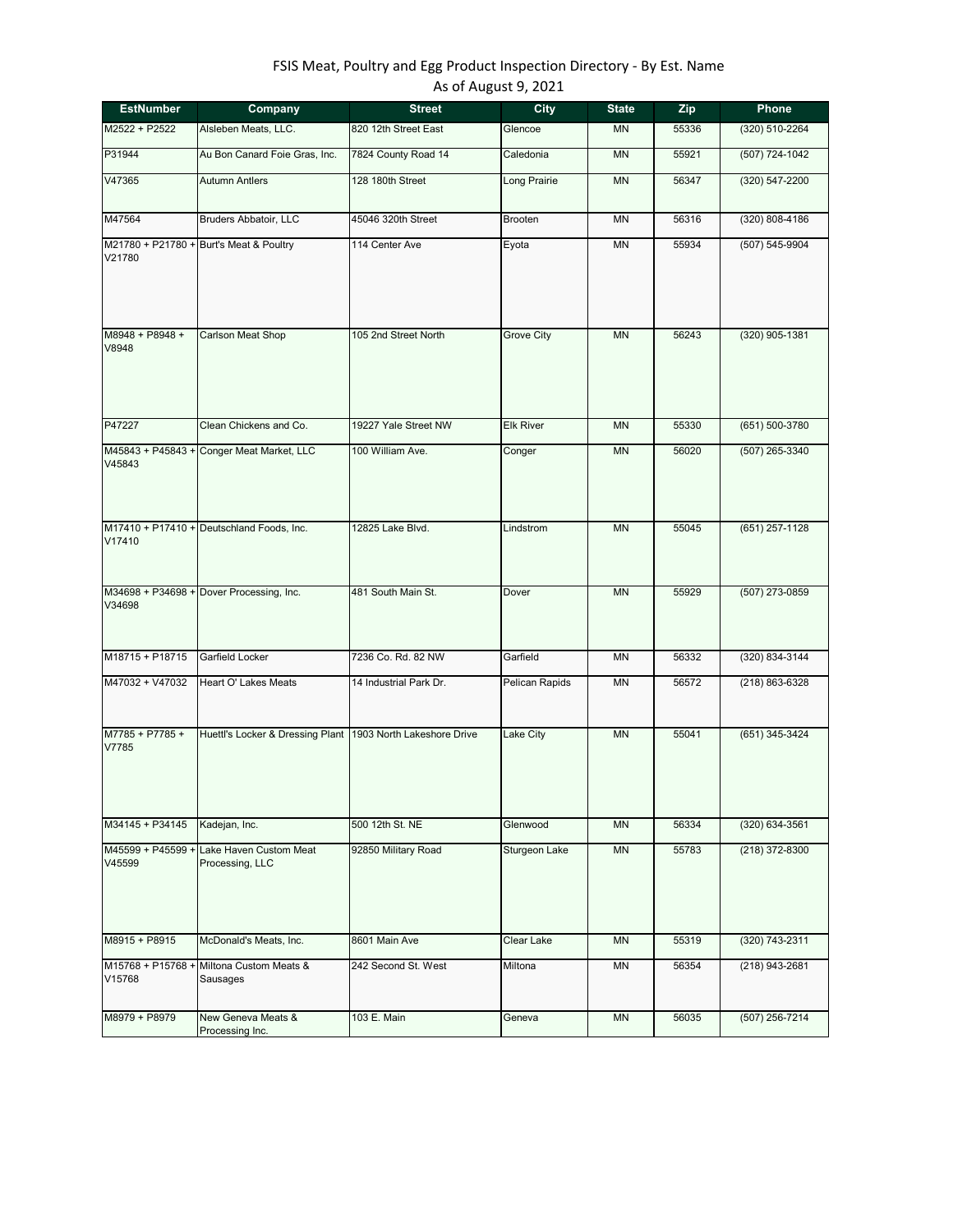| <b>EstNumber</b>                              | Company                                                     | <b>Street</b>           | City                 | <b>State</b> | Zip   | Phone            |
|-----------------------------------------------|-------------------------------------------------------------|-------------------------|----------------------|--------------|-------|------------------|
| M47184 + V47184                               | Ole's Up Nort Meats and<br>Processing                       | 510 Fergus Avenue       | Henning              | MN           | 56551 | (218) 548-6204   |
|                                               |                                                             |                         |                      |              |       |                  |
| M47273                                        | Prairie Meats, Inc.                                         | 2505 W. Lincoln Ave     | Olivia               | <b>MN</b>    | 56277 | (320) 523-7060   |
| M21069L                                       | Premium Minnesota Pork, LLC                                 | 1174 Co, Hwy 4          | Luverne              | <b>MN</b>    | 56156 | (712) 752-8666   |
| M8971 + P8971 +<br>V8971                      | R Four Meats                                                | 24 S.W. 2nd Street      | Chatfield            | <b>MN</b>    | 55923 | (507) 867-4180   |
| V34133                                        | M34133 + P34133 + Royal Provisions, LLC                     | 1821 311th Ave.         | Dawson               | <b>MN</b>    | 56232 | (320) 769-2020   |
| M8916 + P8916                                 | St. Joseph Meat Market                                      | 26 1st Avenue N.W.      | St Joseph            | <b>MN</b>    | 56374 | $(320)$ 363-4913 |
| M2492 + P2492                                 | Ye Olde Butcher Shoppe                                      | 902 7th St. N.W.        | Rochester            | <b>MN</b>    | 55901 | $(507)$ 282-5908 |
| M48285 + P48285 + A Butchery Shoppe<br>V48285 |                                                             | S422 McKay Avenue       | <b>Spring Valley</b> | WI           | 54767 | $(715)$ 778-5016 |
| V45525                                        | M45525 + P45525 + AA Poultry Processing, LLC                | 514 Cty AA              | Ridgeland            | WI           | 54763 | (715) 928-1555   |
| M47710 + P47710 + Black River Meats<br>V47710 |                                                             | W11593 Maplehurst Ln. E | Withee               | WI           | 54498 | (715) 229-9272   |
| V40326                                        | M40326 + P40326 + Crescent Meats and Catering<br><b>LLC</b> | 15332 State Hwy 27      | Cadott               | WI           | 54727 | (715) 289-3000   |
| V34283                                        | M34283 + P34283 + Custom Meats of Marathon, Inc.            | 1300 Hwy 107 South      | Marathon             | WI           | 54448 | (715) 443-3734   |
| M48161 + V48161                               | Eggert Slaughtering, Inc.                                   | 2615 210th Avenue       | Deer Park            | WI           | 54007 | (715) 263-4005   |
| + V31944                                      | M31944 + P31944A Grandpas Meat Market LLC                   | W5685 Gravel Road       | Medford              | WI           | 54451 | (715) 748-3885   |
| V46235                                        | M46235 + P46235 + Hewitt's Meat Processing, Inc.            | 210 Downwind Drive      | Marshfield           | WI           | 54449 | (715) 676-3654   |
| M46792 + P46792 + Integrity Meats<br>V46792   |                                                             | N3825 County Road P     | Elroy                | WI           | 53929 | (608) 360-0147   |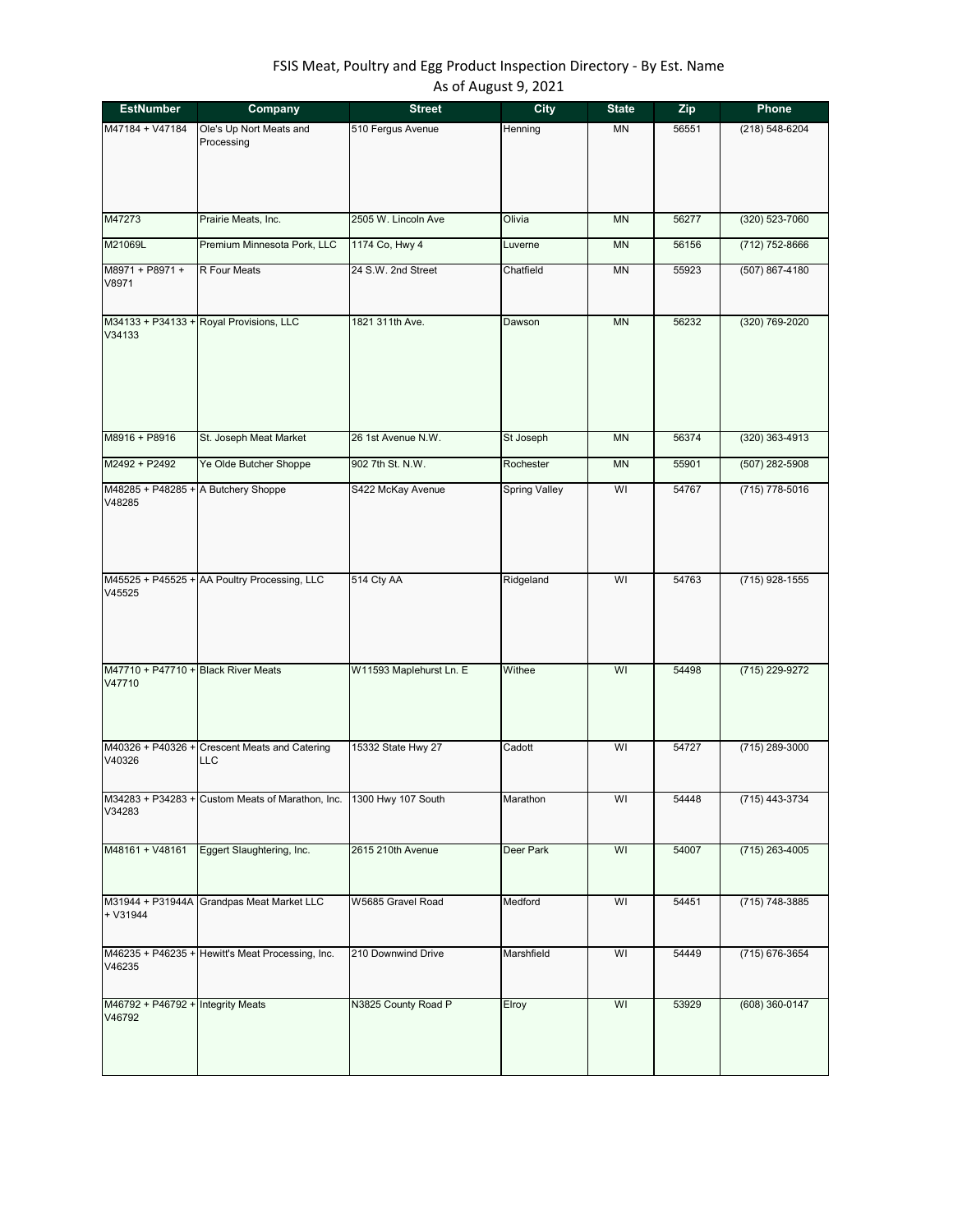| <b>EstNumber</b>                            | Company                                                      | <b>Street</b>           | <b>City</b>   | <b>State</b> | Zip   | Phone            |
|---------------------------------------------|--------------------------------------------------------------|-------------------------|---------------|--------------|-------|------------------|
| M46172 + P46172 + JM Watkins, LLC<br>V46172 |                                                              | 130 Pine Avenue         | Plum City     | WI           | 54761 | (715) 647-2554   |
| M5648 + P5648 +<br>V5648                    | Lake Geneva Country Meats, Inc 5907 State Road 50 East       |                         | Lake Geneva   | WI           | 53147 | (262) 248-3339   |
| M48465 + P48465                             | <b>Meat Science and Animal</b><br><b>Biologics Discovery</b> | University of Wisconsin | Madison       | WI           | 53706 | (608) 262-0555   |
| V27488                                      | M27488 + P27488 + Mekong Fresh Meats, Inc.                   | 151120 Locker Road      | Mosinee       | WI           | 54455 | (715) 693-1341   |
| M47078                                      | Naked Beef Co.                                               | 21449 Spook Dr.         | Trade Lake    | WI           | 54837 | (612) 562-1488   |
| M47261                                      | Nordik Meats Inc                                             | E7342 Three Chimney Rd  | Viroqua       | WI           | 54665 | (608) 634-4604   |
| M34687 + P34687                             | Northwoods Locker LLC                                        | 267 100th Ave.          | Clayton       | WI           | 54004 | (715) 948-2554   |
| M1962 + P1962                               | Perry Way Foods, LLC                                         | 1222 Perry Way          | Watertown     | WI           | 53094 | (920) 261-1053   |
| M31820 + P31820                             | Pete's Meat Service, LLC                                     | 1665 Main Street        | Rudolph       | WI           | 54475 | (715) 435-3250   |
| M38453 + P38453                             | Pinn-Oak Ridge Farm LLC                                      | N5784 Johnson Road      | Delavan       | WI           | 53115 | (262) 728-9629   |
| M157 + P158 +<br>V <sub>157</sub>           | Sailer's Food Market and Meat<br>Processing                  | 600 W. Winter Ave.      | Elmwood       | WI           | 54740 | (715) 639-2191   |
| M2444                                       | <b>Strauss Brands LLC</b>                                    | 9775 South 60th         | Franklin      | WI           | 53132 | $(414)$ 421-5250 |
| M45392                                      | TTJ Packing Inc.                                             | 2532 Peiper Rd.         | Cottage Grove | WI           | 53527 | (608) 839-8865   |
| M47484 + P47484                             | The Durand Smokehouse LLC                                    | W5823 State Hwy 85      | Durand        | WI           | 54736 | (715) 672-8073   |
| M46340 + P46340 + The Meat Market<br>V46340 |                                                              | 700 Lincoln Avenue      | Baraboo       | WI           | 53913 | (608) 356-5574   |
| M1361                                       | VPP Group, LLC                                               | 19081 Highway 71 East   | Norwalk       | WI           | 54648 | (608) 823-7445   |
| M34554 + P34554                             | Wilson Farm Meats, Inc.                                      | 406 S. Wisconsin Street | Elkhorn       | WI           | 53121 | (262) 723-2919   |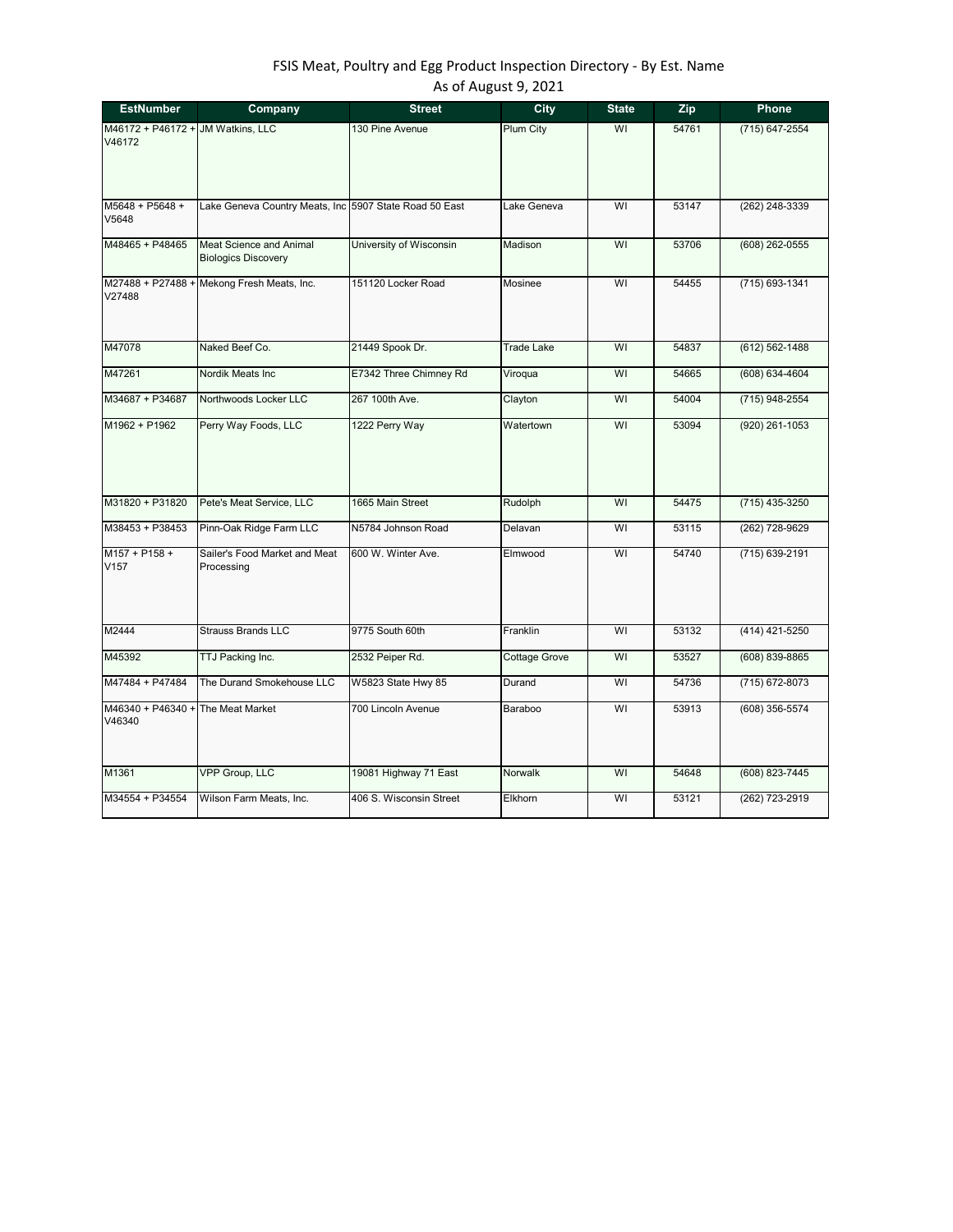| <b>GrantDate</b> | <b>Activities</b>                                                 | <b>DBAs</b>                    | Poultry slaughter |
|------------------|-------------------------------------------------------------------|--------------------------------|-------------------|
| 03/05/2020       | Meat Processing, Meat Slaughter                                   | Alsleben Brothers              |                   |
|                  |                                                                   | Packing (ABP)                  |                   |
| 10/25/2005       | <b>Poultry Processing, Poultry</b><br>Slaughter                   |                                | YES               |
| 08/20/2020       | Identification - Meat, Voluntary                                  |                                |                   |
|                  | Processing - Meat, Voluntary                                      |                                |                   |
|                  | Slaughter - Meat                                                  |                                |                   |
| 04/16/2021       | Meat Processing, Meat Slaughter                                   |                                |                   |
|                  |                                                                   |                                |                   |
| 12/21/2018       | Meat Processing, Meat Slaughter,<br>Poultry Processing, Voluntary | <b>Burts Hilltop Poultry</b>   |                   |
|                  | Processing - Exotic, Voluntary                                    |                                |                   |
|                  | Processing - Meat, Voluntary                                      |                                | ?                 |
|                  | Processing - Rabbit, Voluntary                                    |                                |                   |
|                  | Slaughter - Exotic, Voluntary                                     |                                |                   |
| 08/26/2020       | Slaughter - Meat<br>Meat Processing, Meat Slaughter,              |                                |                   |
|                  | Poultry Processing, Poultry                                       | <b>Carlson Meat Processing</b> |                   |
|                  | Slaughter, Voluntary Processing -                                 |                                |                   |
|                  | Exotic, Voluntary Processing -                                    |                                | YES               |
|                  | Meat, Voluntary Slaughter -                                       |                                |                   |
|                  | Exotic, Voluntary Slaughter - Meat                                |                                |                   |
| 04/28/2020       | Poultry Processing, Poultry                                       |                                |                   |
|                  | Slaughter                                                         |                                | YES               |
| 01/11/2018       | Meat Processing, Meat Slaughter,                                  |                                |                   |
|                  | Poultry Processing, Voluntary                                     |                                |                   |
|                  | Processing - Exotic, Voluntary                                    |                                |                   |
|                  | Processing - Meat, Voluntary                                      |                                |                   |
|                  | Slaughter - Exotic, Voluntary<br>Slaughter - Meat                 |                                |                   |
| 11/30/2005       | Meat Processing, Meat Slaughter,                                  | Deutschland Meats Inc.;        |                   |
|                  | Poultry Processing, Poultry                                       | Northwoods Sausage;            |                   |
|                  | Slaughter, Voluntary Processing -                                 | <b>Pure Nature Meats</b>       | YES               |
|                  | Meat, Voluntary Slaughter - Meat                                  |                                |                   |
| 01/16/2018       | Identification - Meat, Meat                                       |                                |                   |
|                  | Processing, Meat Slaughter,                                       |                                |                   |
|                  | Poultry Processing, Voluntary                                     |                                |                   |
|                  | Processing - Meat, Voluntary                                      |                                |                   |
|                  | Slaughter - Meat                                                  |                                |                   |
| 06/22/1993       | Meat Processing, Meat Slaughter,<br><b>Poultry Processing</b>     |                                |                   |
| 04/05/2021       | Meat Processing, Meat Slaughter,                                  |                                |                   |
|                  | Voluntary Processing - Meat,                                      |                                |                   |
|                  | Voluntary Slaughter - Meat                                        |                                |                   |
|                  |                                                                   |                                |                   |
| 04/22/2019       | Meat Processing, Meat Slaughter,                                  |                                |                   |
|                  | Poultry Processing, Voluntary<br>Processing - Exotic, Voluntary   |                                |                   |
|                  | Processing - Meat, Voluntary                                      |                                |                   |
|                  | Processing - Rabbit, Voluntary                                    |                                |                   |
|                  | Slaughter - Exotic, Voluntary                                     |                                |                   |
|                  | Slaughter - Meat                                                  |                                |                   |
| 08/19/2010       | Meat Processing, Poultry<br>Processing, Poultry Slaughter         |                                | YES               |
| 09/15/2015       | Meat Processing, Meat Slaughter,                                  |                                |                   |
|                  | Poultry Processing, Poultry                                       |                                |                   |
|                  | Slaughter, Voluntary Processing -                                 |                                |                   |
|                  | Exotic, Voluntary Processing -                                    |                                | YES               |
|                  | Meat, Voluntary Processing -                                      |                                |                   |
|                  | Poultry, Voluntary Processing -<br>Rabbit. Volun                  |                                |                   |
| 05/26/2020       | Meat Processing, Meat Slaughter,                                  | McDonald's Meats Inc.          |                   |
|                  | <b>Poultry Processing</b>                                         |                                |                   |
| 08/14/2013       | Meat Processing, Meat Slaughter,                                  |                                |                   |
|                  | Voluntary Processing - Meat,                                      |                                |                   |
|                  | Voluntary Slaughter - Meat                                        |                                |                   |
| 03/15/2013       | Meat Processing, Meat Slaughter,                                  | Dean's Smoke Shack;            |                   |
|                  | <b>Poultry Processing</b>                                         | Geneva Meats                   |                   |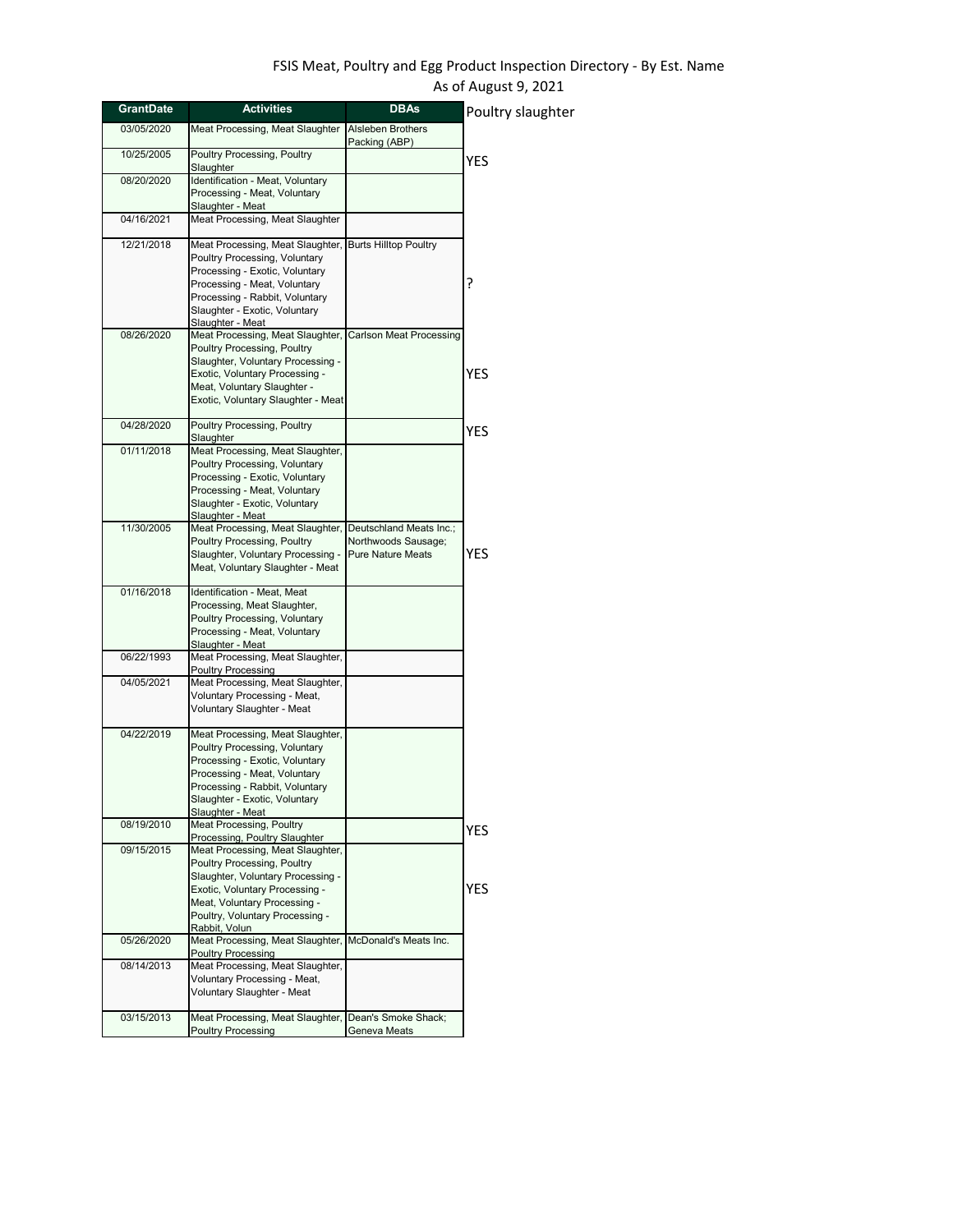| GrantDate  | <b>Activities</b>                                                                                                                                                                                                          | <b>DBAs</b>                                                                                                                                                                                              | Poultry slaughter |
|------------|----------------------------------------------------------------------------------------------------------------------------------------------------------------------------------------------------------------------------|----------------------------------------------------------------------------------------------------------------------------------------------------------------------------------------------------------|-------------------|
| 03/17/2020 | Animal Foods Inspection, Food<br>Inspection, Identification - Meat,<br>Meat Processing, Meat Slaughter,<br>Voluntary Processing - Meat,<br>Voluntary Processing - Rabbit,<br>Voluntary Slaughter - Exotic,<br>Voluntary SI |                                                                                                                                                                                                          |                   |
| 05/05/2021 | Meat Processing, Meat Slaughter                                                                                                                                                                                            |                                                                                                                                                                                                          |                   |
| 06/17/2020 | Meat Processing, Meat Slaughter                                                                                                                                                                                            |                                                                                                                                                                                                          |                   |
| 12/17/2015 | Meat Processing, Meat Slaughter,<br>Poultry Processing, Voluntary<br>Processing - Meat, Voluntary<br>Slaughter - Meat                                                                                                      |                                                                                                                                                                                                          |                   |
| 01/21/2021 | <b>Meat Processing, Poultry</b><br>Processing, Voluntary Processing<br>Meat, Voluntary Slaughter - Meat                                                                                                                    | Fishel's Glatt L'Mehadrin;<br>Jack's Gourmet;<br>Lakewood's Best; Noah's<br>Ark; Noah's Ark<br>Processors; Noah's Ark<br>Provisions; Solomon's<br>Finest Glatt Kosher;<br>Solomon's Glatt Kosher<br>Meat |                   |
| 01/07/1998 | Meat Processing, Meat Slaughter,<br><b>Poultry Processing</b>                                                                                                                                                              |                                                                                                                                                                                                          |                   |
| 10/30/1998 | Meat Processing, Poultry<br>Processing                                                                                                                                                                                     | Hardwood Hills                                                                                                                                                                                           |                   |
| 05/05/2021 | Identification - Meat, Identification<br>Poultry, Meat Processing, Poultry<br>Processing, Voluntary Processing<br>Exotic, Voluntary Processing -<br>Meat, Voluntary Processing -<br>Poultry, Voluntary Processing -        | A Butchery Shoppe; Our<br><b>Hand Crafted</b>                                                                                                                                                            |                   |
| 08/07/2020 | Poultry Processing, Poultry<br>Slaughter, Voluntary Processing -<br>Meat, Voluntary Processing -<br>Poultry, Voluntary Processing -<br>Rabbit, Voluntary Slaughter -<br>Poultry, Voluntary Slaughter -<br>Rabbit           |                                                                                                                                                                                                          | YES               |
| 07/01/2021 | Identification - Meat, Meat<br>Processing, Meat Slaughter,<br>Voluntary Processing - Meat,<br>Voluntary Processing - Rabbit,<br>Voluntary Slaughter - Meat,<br>Voluntary Slaughter - Rabbit                                |                                                                                                                                                                                                          |                   |
| 06/26/2019 | Meat Processing, Meat Slaughter,<br>Poultry Processing, Voluntary<br>Processing - Meat, Voluntary<br>Slaughter - Meat                                                                                                      |                                                                                                                                                                                                          |                   |
| 07/07/2010 | Meat Processing, Meat Slaughter,<br>Poultry Processing, Voluntary<br>Processing - Meat, Voluntary<br>Slaughter - Meat                                                                                                      |                                                                                                                                                                                                          |                   |
| 06/30/2016 | Identification - Meat, Meat<br>Processing, Meat Slaughter,<br>Voluntary Processing - Meat,<br>Voluntary Slaughter - Meat                                                                                                   |                                                                                                                                                                                                          |                   |
| 01/28/2021 | Meat Processing, Meat Slaughter,<br>Poultry Processing, Voluntary<br>Processing - Meat, Voluntary<br>Slaughter - Meat                                                                                                      |                                                                                                                                                                                                          |                   |
| 02/10/2021 | Meat Processing, Poultry<br>Processing, Voluntary Processing<br>Meat, Voluntary Slaughter - Meat                                                                                                                           |                                                                                                                                                                                                          |                   |
| 03/23/2020 | Identification - Meat, Meat<br>Processing, Meat Slaughter,<br>Poultry Processing, Poultry<br>Slaughter, Voluntary Processing -<br>Meat, Voluntary Slaughter - Meat                                                         |                                                                                                                                                                                                          | YES               |